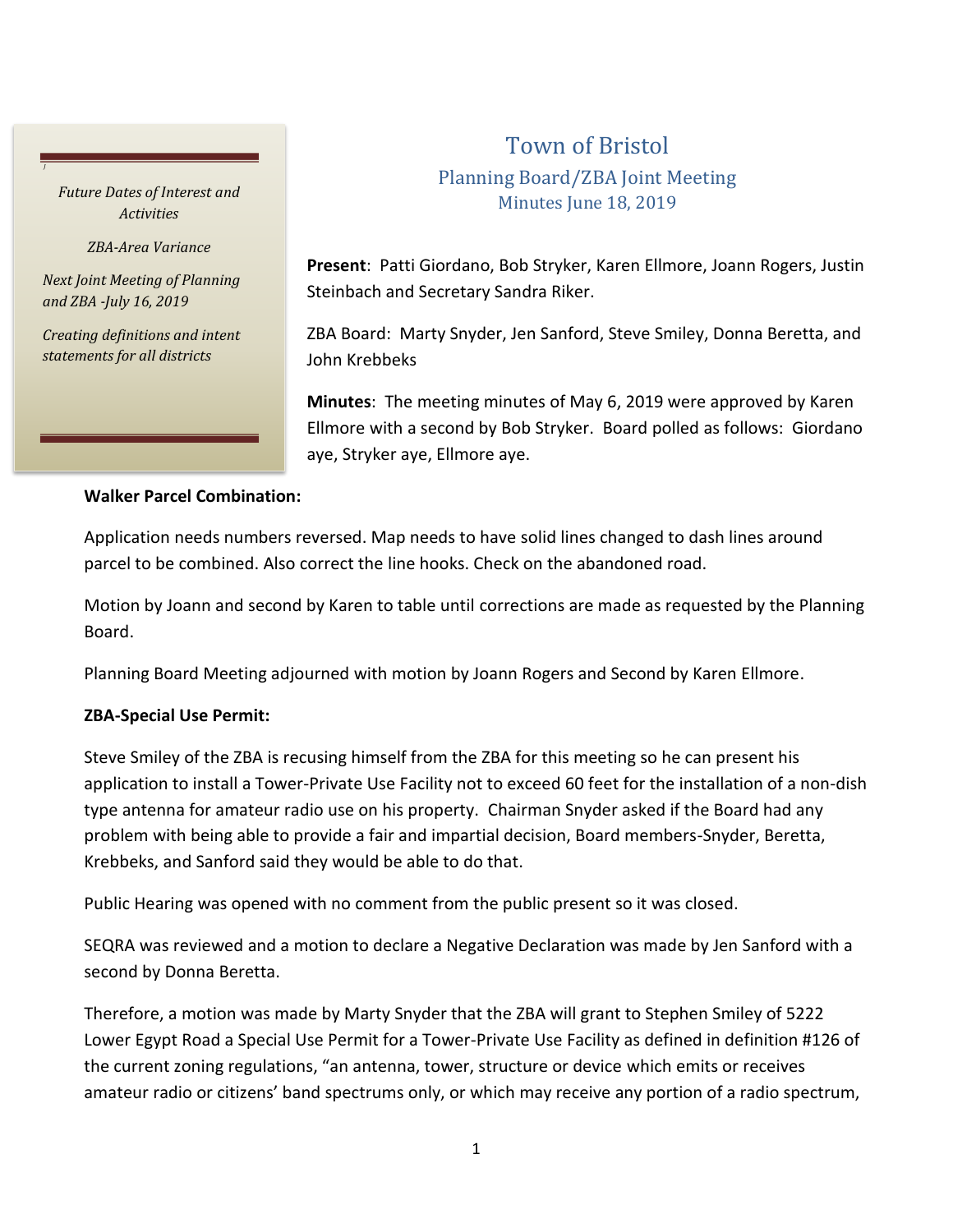provided that said use is not used for commercial purposes" and per the Local Law 1 of 2007 regarding towers, windmills, etc. that states the tower will be 60' or less in height and will support a non-dish type antenna for non-commercial use on his parcel known as 151.00-1-75.000 a/k/a 5222 Lower Egypt Road. A second was made by John Krebbeks. Board polled as follows: Snyder aye, Sanford aye, Krebbeks aye, Beretta aye, and Smiley abstained.

ZBA meeting was adjourned with a motion by Jen Sanford.

## **Planning/Zoning Joint Meeting**

- Districts should follow property lines, example where they do not is L-I district at corner of Buckelew Rd, State Rte. 20A, and County Road 32.
- MH use district should stand alone. (article 15) but needs to be included in Article 10 and following the format established for the other districts.
- Intent statements need to be at the beginning of each district under Article 10 to provide guidance for ZBA (March, 2014 CPB advised this should only apply to as of right uses and uses subject to site plan approval.) "If the planning and zoning boards are experiencing problems accommodating proposed uses that they feel should be allowed but are not allowed, then the problem may be in how allowable uses were originally determined for inclusion in the zoning code. A review of the allowed uses for each district may be needed rather than trying to create a "catch all" provision that risks giving too much discretion without associated standards, putting the ZBA in an untenable position."
- Agriculture-Conservation District name change to Agriculture-Residential per Justin's suggestion
- Patti voiced concern too many districts would be good to reduce the number
- Karen to work on combining the A-C with M-R and encompass the L-R district, and C-B with L-I
	- $\circ$  L-I district now is only place Adult Entertainment allowed by Special Use Permit-Sandy to ask County Planning if we were to combine L-I with C-B could we allow adult entertainment placing rigorous guidelines
	- $\circ$  Determine what kind of allowed uses or special permit uses we want in the new L-I &C-B district
		- Sit down restaurants as opposed to drive-thru
- Discontinue the C-B district at Baptist Hill and make it all M-R